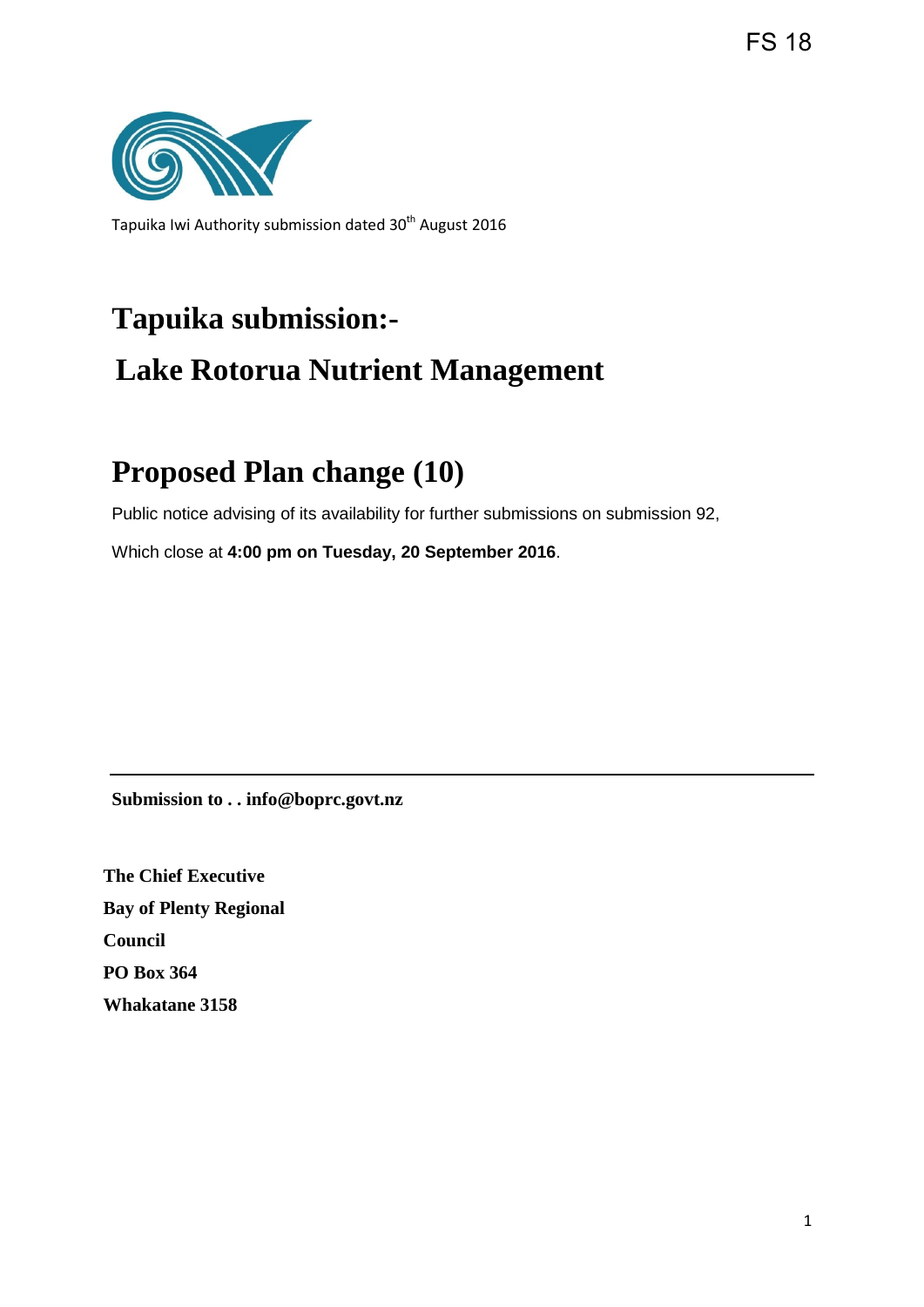

Rule LRR7 where inconsistencies with other permitted activities within the plan change did not prevent an increase in effective area.

This new submission seeks to add a condition to this rule to (a) make it consistent with the other rules in this plan change and (b) to prevent a potential loophole, where land that is currently in forestry could be converted to sheep and beef farming which would increase the Nitrogen discharge.

**The Bay of Plenty Regional Council . . . .**

**Accepting this late submission (from Tapuika Iwi Authority) covering these matters will maintain the integrity of the Plan Change and the Integrated Framework for protecting Lake Rotorua water quality.** 

**Further submissions relating only to Submission 92 will be accepted from Tuesday, 30 August 2016 for a period of 15 working days, i.e. up to and including Tuesday, 20 September 2016.** 

**Further submissions received on the summary of submissions released July 2016 will not be accepted as part of this process.** 

**Providing for Certain persons can make a further submission on submission 92:**

- Any person representing a relevant aspect of the public interest.
- Any person that has an interest in the proposed plan change
- That Tapuika Iwi Authority 'Holding a greater than the interest of the general public.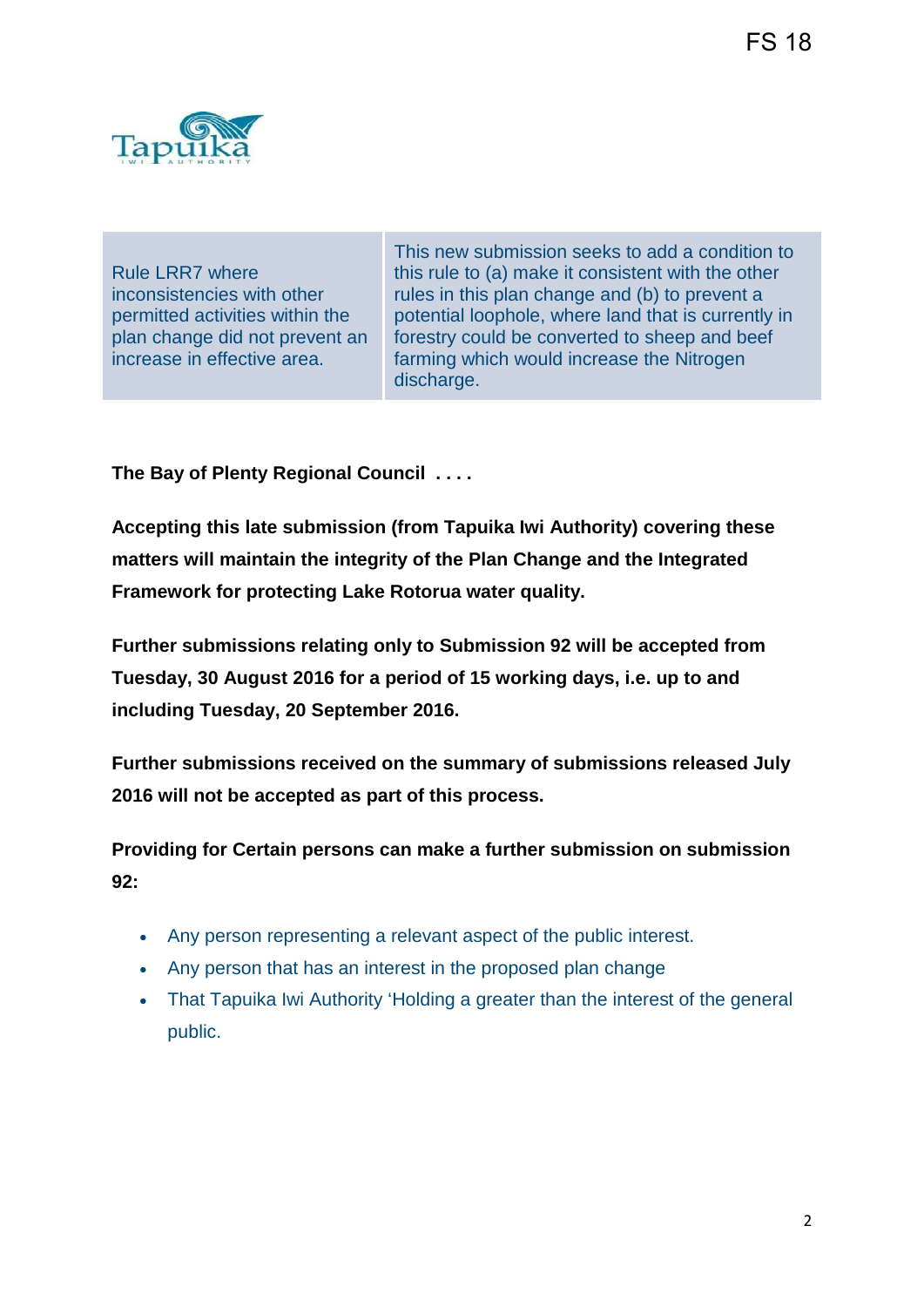FS 18

Kaituna Nutrient Levels:- The Kaituna (catchment) River at Waitangi has an average flow of 39m3/s of which 50% is sourced from Like Rotoiti at Okere Both oxidised nitrogen and Ammonium nitrogen concentrations in the Kaituna River show increases from the 1975 levels surveyed by White et al. (1978) including the lake source. There were increases of around 50-100% for oxidised nitrogen and 50-200% for ammonium nitrogen.

Over the same time period phosphorus has shown very little change with both data sets matching quite well. This clearly shows that nitrogen inputs from the catchment are increasing while phosphorus inputs have remained relatively constant.<sup>[1](#page-2-0)</sup>

The Kaituna River catchment cannot continue to sustain nutrient volumes loadings (min of 746-900 max Tons pa) The need to achieve the sustainable lake load of 435 tonnes of nitrogen per annum based on the best science available.

The Kaituna catchment Incentivisation of riparian buffers part of a catchment redesign plan for riparian planting and buffers within the kaituna Catchment a target reach of 80% coverage of the catchment within 20 years of the commencement of plan change commencement

The nitrogen load to Lake Rotorua will be reduced through an

 $\overline{a}$ 

<span id="page-2-0"></span><sup>1</sup> *Lower Kaituna Catchment and Water Quality Environmental Report 2007/16*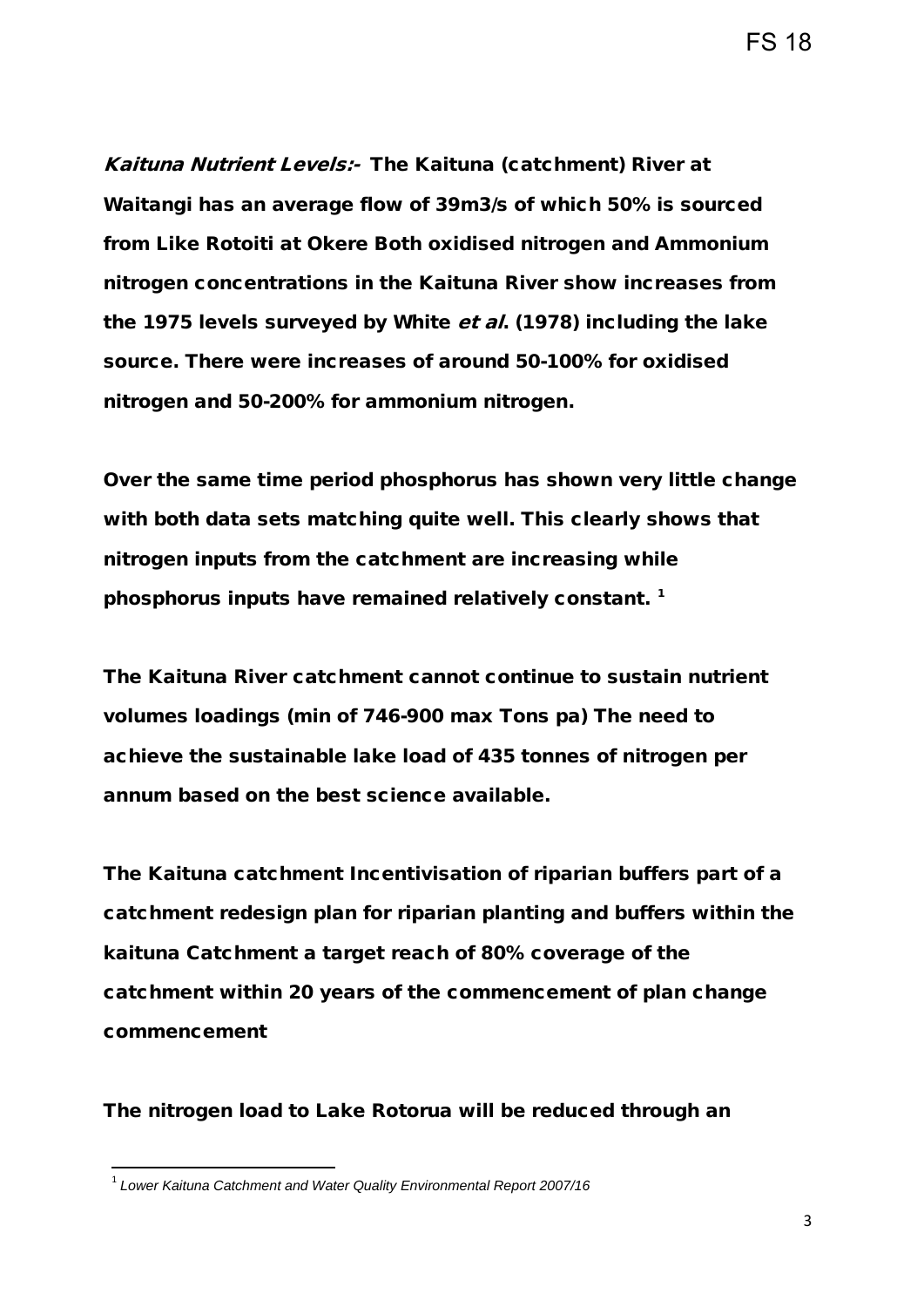integrated Policy WL 3B: Establish limits for the total amount of specified contaminants that enter the receiving waters within a catchment at risk including: Contaminants to be managed to avoid compromising public health and effecting the Kaituna catchment as 50% of the water volume to the kaituna comes from the receiving waters of the Rotorua Lakes system

Adaptive management is a core element of the implementation of nutrient management for the Lake Rotorua groundwater catchment.

Adaptive tool including Tapuika Iwi Monitoring . . .

Regular science including Mautauranga Maori

- o Mauri Monitoring
- o Cultural Impact Assement CIA of the Kaituna
- o Assement of Environmental Effect AEE to the Kaituna
- o Kaituna Te Mana o Te Wai incorporation of Maori values
- o policy reviews
- o Responding to the outcomes of these reviews.
- o Achieving the sustainable lake load for nitrogen also forms part of the National Policy Statement for Freshwater Management (NPSFM 2014) implementation.
- o Council may need to consider further changes to the Plan to address other NPSFM 2014 attributes of relevance at some point in the future.

The nitrogen load to Lake Rotorua will be reduced through an integrated Policy WL 3B: Establish limits for the total amount of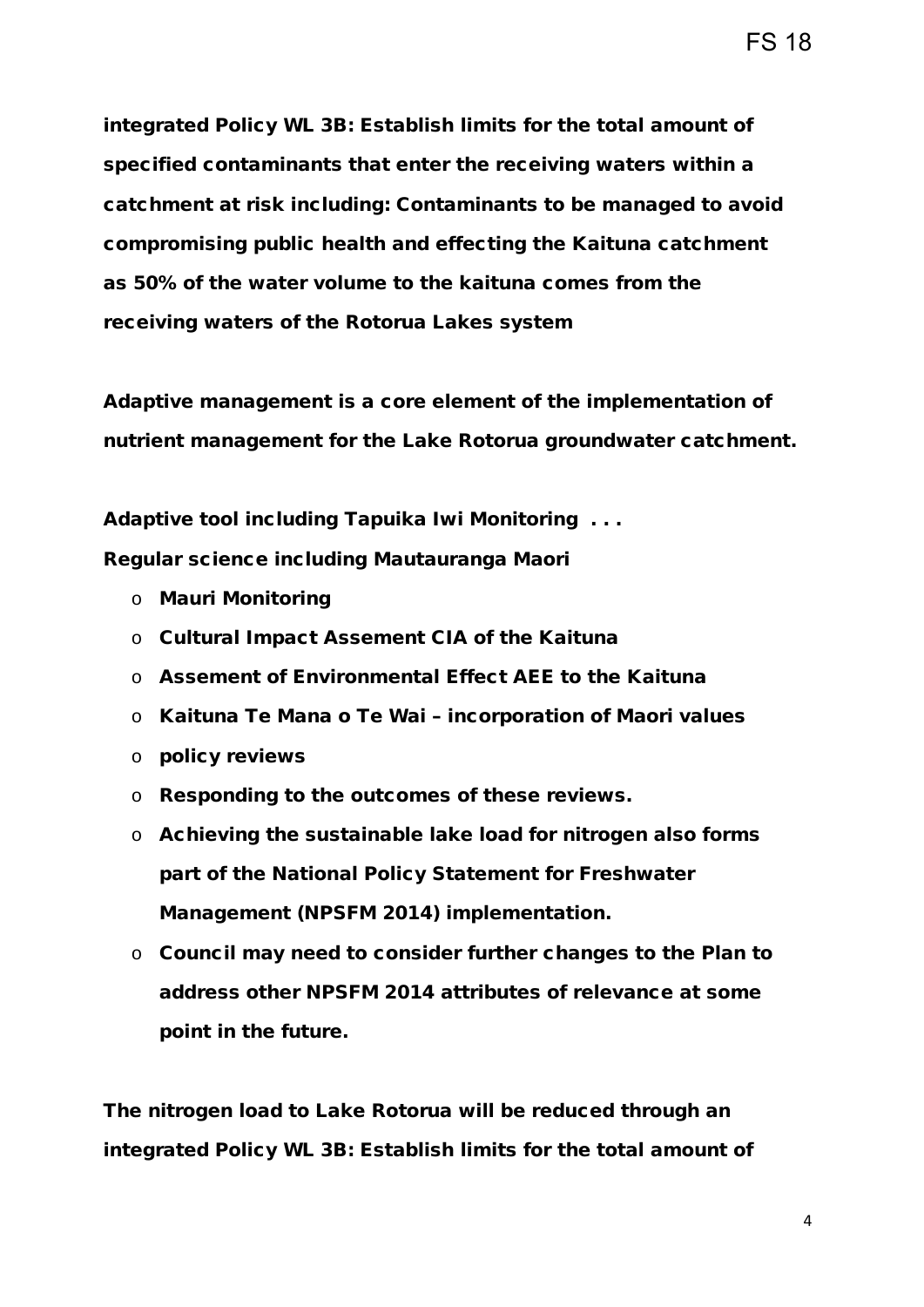specified contaminants that enter the receiving waters within a catchment at risk including:

- (a) Contaminants to be managed to avoid compromising public health and . . . effecting each catchment's Effecting Kaituna catchment's ecology, Effecting Kaituna catchment's mauri, Effecting Kaituna catchment's fishability, Effecting Kaituna catchment's swimmability
- (b) For the Rotorua Te Arawa Lakes the amount of nitrogen and phosphorus that can enter each lake in order to achieve its target trophic level index;
- (c) For Lake Rotorua the total amount of nitrogen that enters the lake shall not exceed 435 tonnes per annum.
- (d) For the Kaituna Catchment the additional nutrient loadings including the Loading of 435 Tonnes per annum would result in a total volume load of 870 tons per annum at the kaituna catchment and is not sustainable for the medium or long term

Policy WL 5B: Allocate among land use activities the capacity of Rotorua Te Arawa lakes and other water bodies in catchments at risk to assimilate contaminants within the limits established in accordance with Policy WL 3B having regard to the following principles and considerations:

- (a) Equity/fairness, including intergenerational equity;
- (b) Extent of the immediate impact;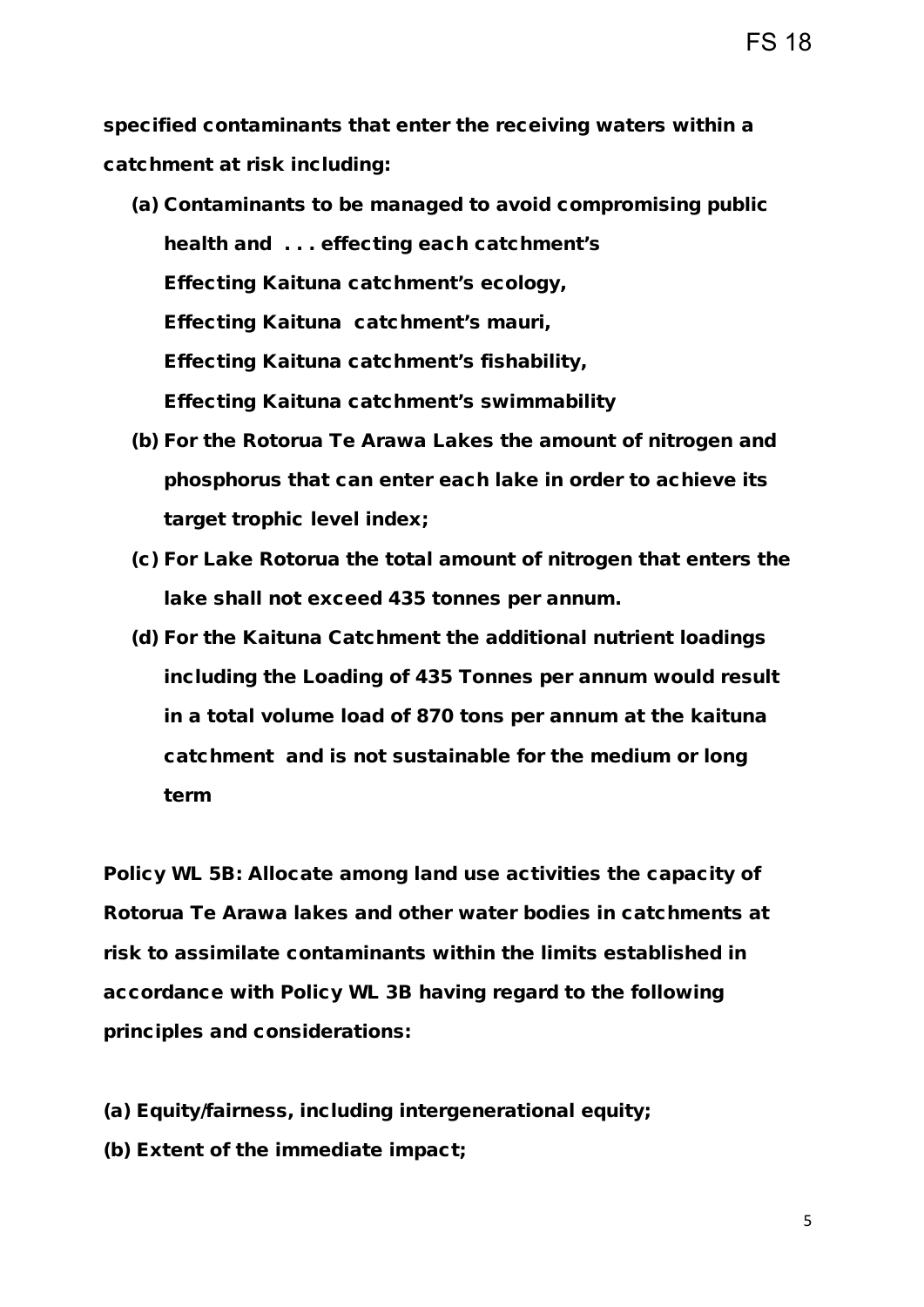FS 18

(c) Public and private benefits and costs;

(d) Iwi land ownership and its status including any Crown obligation;

(e) Cultural values;

(f) Resource use efficiency;

Policy WL 6B: Require, including by way of rules, the managed reduction of any nutrient losses that are in excess of the limits established under Policy WL 3B by ensuring that:

(a) Rural production land use activities minimise their loss of nutrients as far as is reasonably practicable by implementing onfarm best management practices;

(b) Any land use change that is required within the Rotorua Te Arawa lakes catchments to achieve the limits takes into account an equitable balancing of public and private costs and benefits; and (c) No discharges shall be authorised beyond 2032 that results in the limit for Lake Rotorua being exceeded.

A Managed Reduction Target for the managed reduction of nitrogen loss is to be set to achieve 70% of the required reduction from 746 t/yr to 435 t/yr by 2022.

Cultural Iwi Monitoring within the (11) Kaituna Cultural Reserve areas including monitoring around . . .

Tapuika Kaituna River Wahi Tapu – sacred sites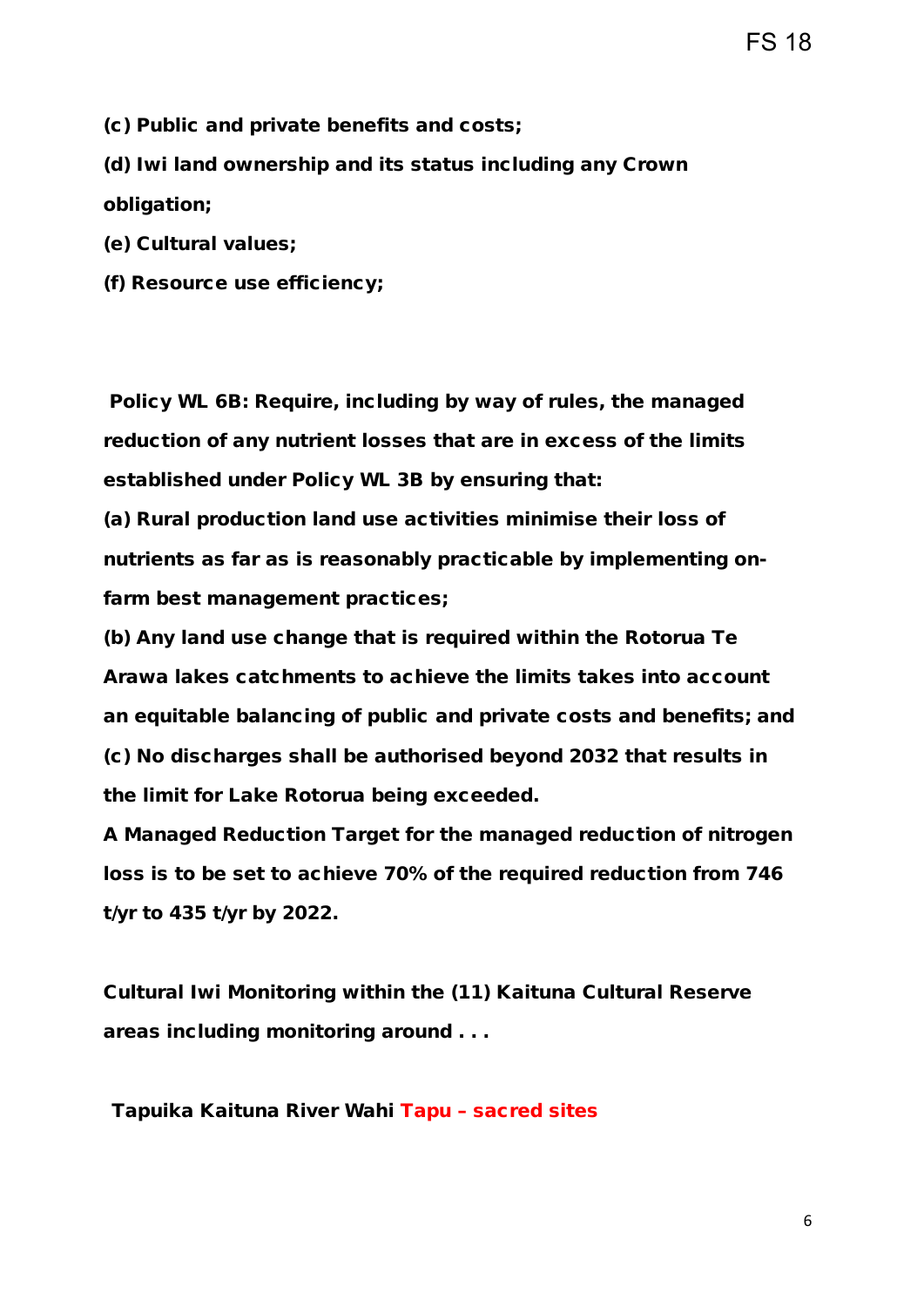- a) Cultural observances 'Karakia' memorials sacred sites the presence of burial Caves burial sites no motorised vessels in the reserve area during observance
- b) The existence of a Battle sites including the interment of Human Remains burial Sites within the reserve area
- c) The engagement of (4) Waka Tere or ceremonial Waka along the Kaituna dawn till dusk at set dates of each calendar month
- d) Observance of traditional protocols

#### Tapuika Kaituna River Wahi Tupuna – Maitaitai Rahui

- e) Cultural occupation site or dwelling place the presence of Mahinga Kai sites including Kumara Pits
- f) The existence of Mara Kai Gardens in the reserve area within the reserve area
- g) The location of migratory fish species, incubation and spawning
- h) Observance traditional planting STRICKLY no harvesting during the allocated dates
- i) The sustainability of Fauna Flora Native species
- j) The observance of Maitaitai status and Rahui
- i. Tapuika Kaituna Recreational Reserve
	- k) Cultural occupation site or dwelling place the presence of Customary swimming and recreation
	- l) The harvesting of Mara Kai Gardens in the reserve area within the
	- m)The harvesting fish species, incubation and spawning
	- n) Observance traditional harvesting during the allocated dates food gathering
	- o) The annual raft race Waitangi Day celebrations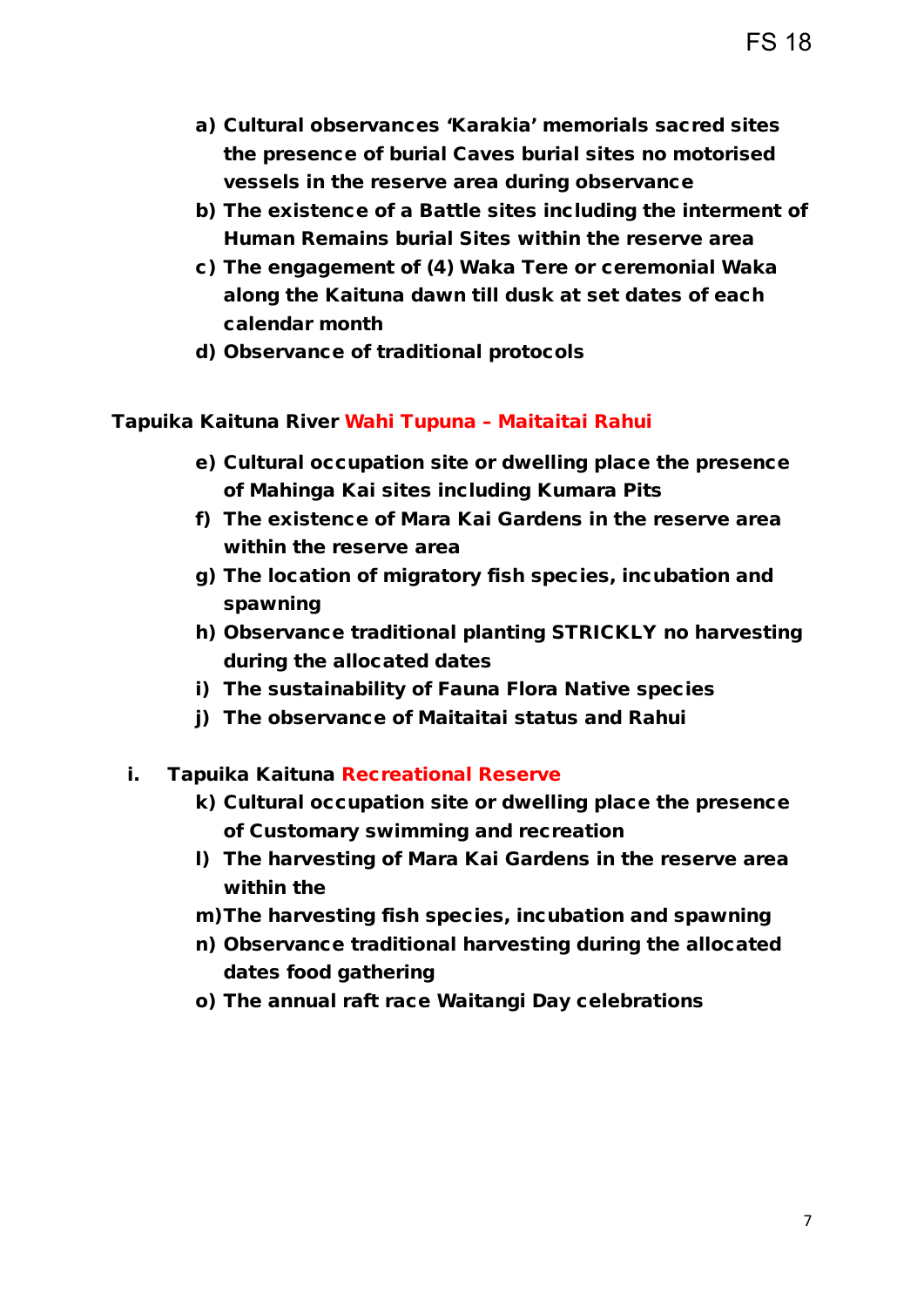| <b>SITE</b>             | <b>RESERVE NAME</b>  | Wahi                   | Wahi                     | Mahi    | Recrea | <b>Native</b> |     |
|-------------------------|----------------------|------------------------|--------------------------|---------|--------|---------------|-----|
| No                      |                      | <b>Tapu</b><br>Pakanga | <b>Tupuna</b><br>Pa site | nga kai | tion   | species       |     |
| $\mathbf 1$             | Te Mimi o            |                        |                          | X       |        | X             |     |
|                         | <b>Tapuika</b>       |                        |                          |         |        |               |     |
| $\overline{2}$          | <b>Pakotore</b>      | X                      | X                        |         |        |               |     |
| 3                       | Maungarangi          | X                      | X                        |         |        |               |     |
| $\overline{\mathbf{4}}$ | <b>Mangorewa</b>     | X                      | X                        |         |        |               |     |
| 5                       | <b>Ngati Kuri</b>    |                        | X                        | X       | X      |               |     |
| 6                       | <b>Marukukere</b>    |                        | X                        | X       | X      |               |     |
|                         | Pakipaki             |                        |                          |         |        |               |     |
| 7                       | <b>Ngati Moko</b>    |                        |                          | XX      | X      | $\mathbf X$   | Oct |
|                         | Waitangi             |                        |                          |         |        |               |     |
| 8                       | Parawhenuamea        | X                      | X                        |         |        |               |     |
| 9                       | <b>Waiari Tuheke</b> | X                      | X                        |         |        |               |     |
| 10                      | <b>Te Kopua</b>      | X                      | X                        |         |        |               |     |
| 11                      | <b>Te Komata</b>     | X                      | X                        |         |        |               |     |

#### Tapuika Iwi Monitoring within Kaituna River 'Cultural Reserve areas'

Further submissions relating **only** to Submission 92 will be accepted from Tuesday, 30 August 2016 for a period of 15 working days, i.e. up to and including Tuesday, 20 September 2016.



Tapuika Iwi Authority

**Tapuika submission:-** 

## **A Bay of Plenty Regional Council**